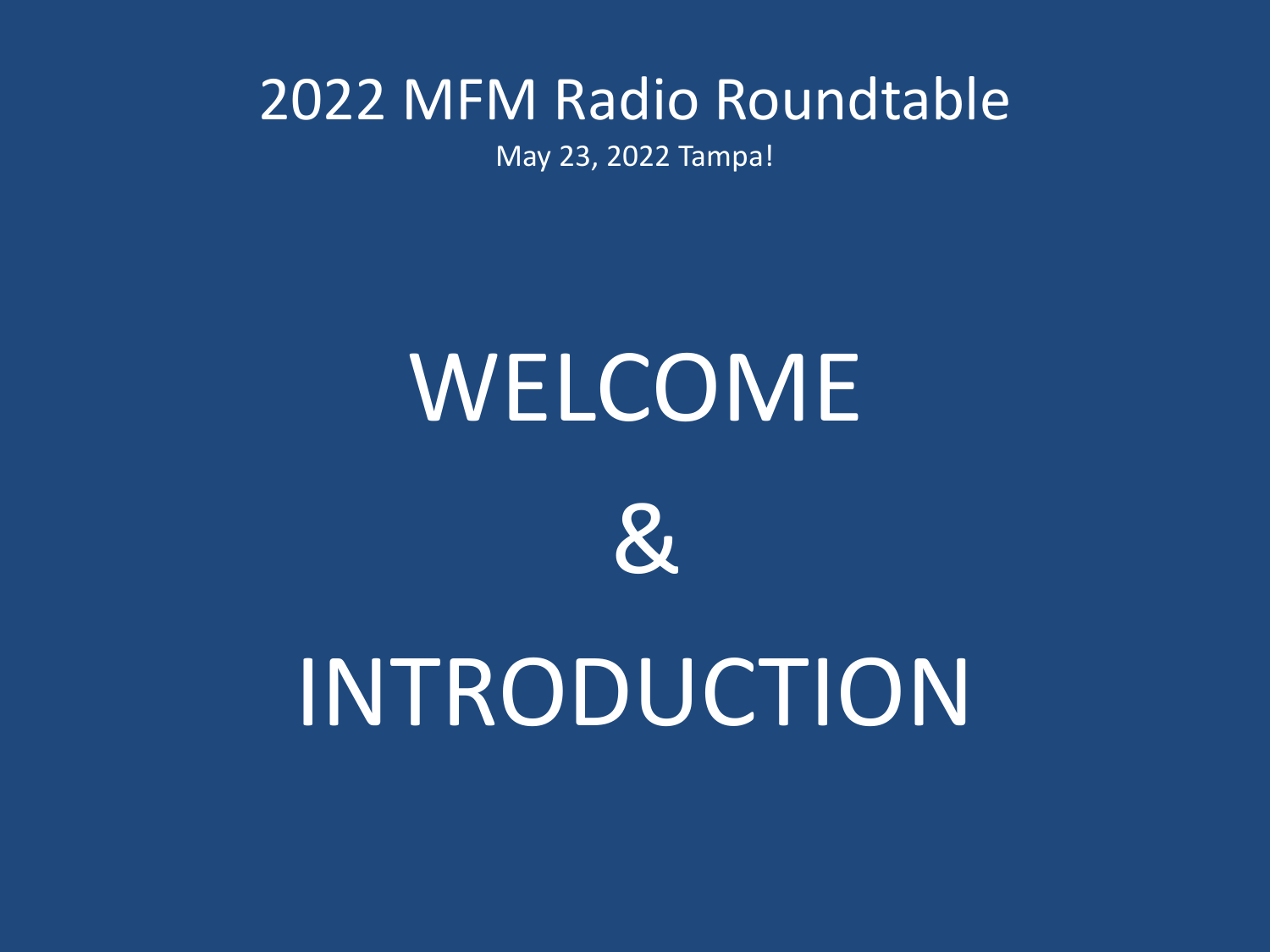#### TOPICS WE WILL COVER

- Working/recruiting/retaining in the Post-covid world
- Digital revenue/expenses/operations
- Automation and workflow enchancements
- Insurance rising prices, claims challenges, Cyber!
- Accounting Standards Leases, Revenue, other?
- ASCAP/BMI/SESAC/GMR/Sound Exchange
- Nuts & Bolts & Other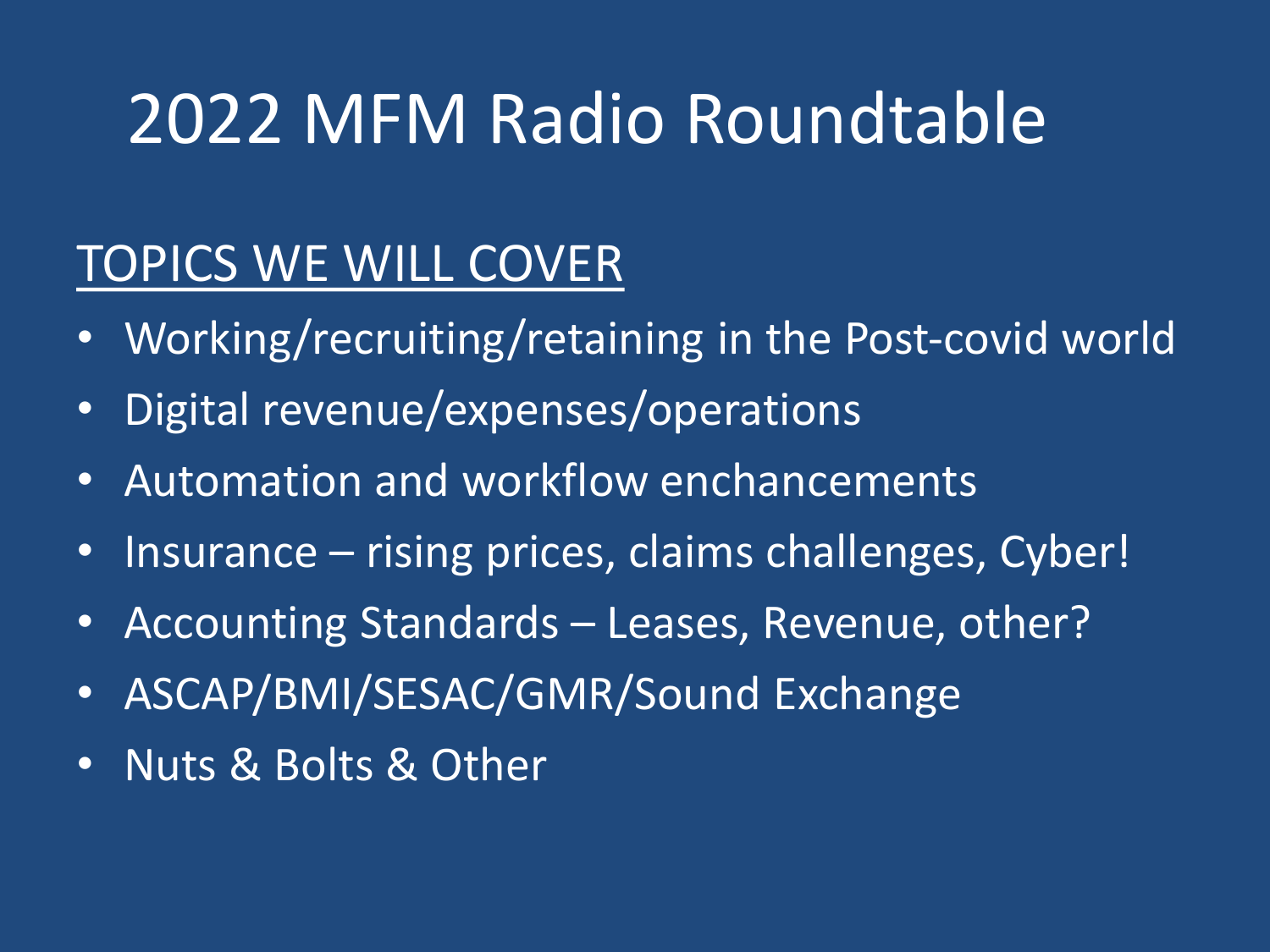#### Working/hiring/retaining in Post-Covid time

- Hiring/recruiting how to find/keep qualified people? …*Terms and conditions* have changed!
- Is your firm hybrid or what? How are you evolving your plan?
- Workflow what did you learn? How did you adjust/improve/adapt?
- Vacation and benefits what are the trends, what is working best?
- Working (remotely) in other states how are you dealing with this?
- Other issues/challenges?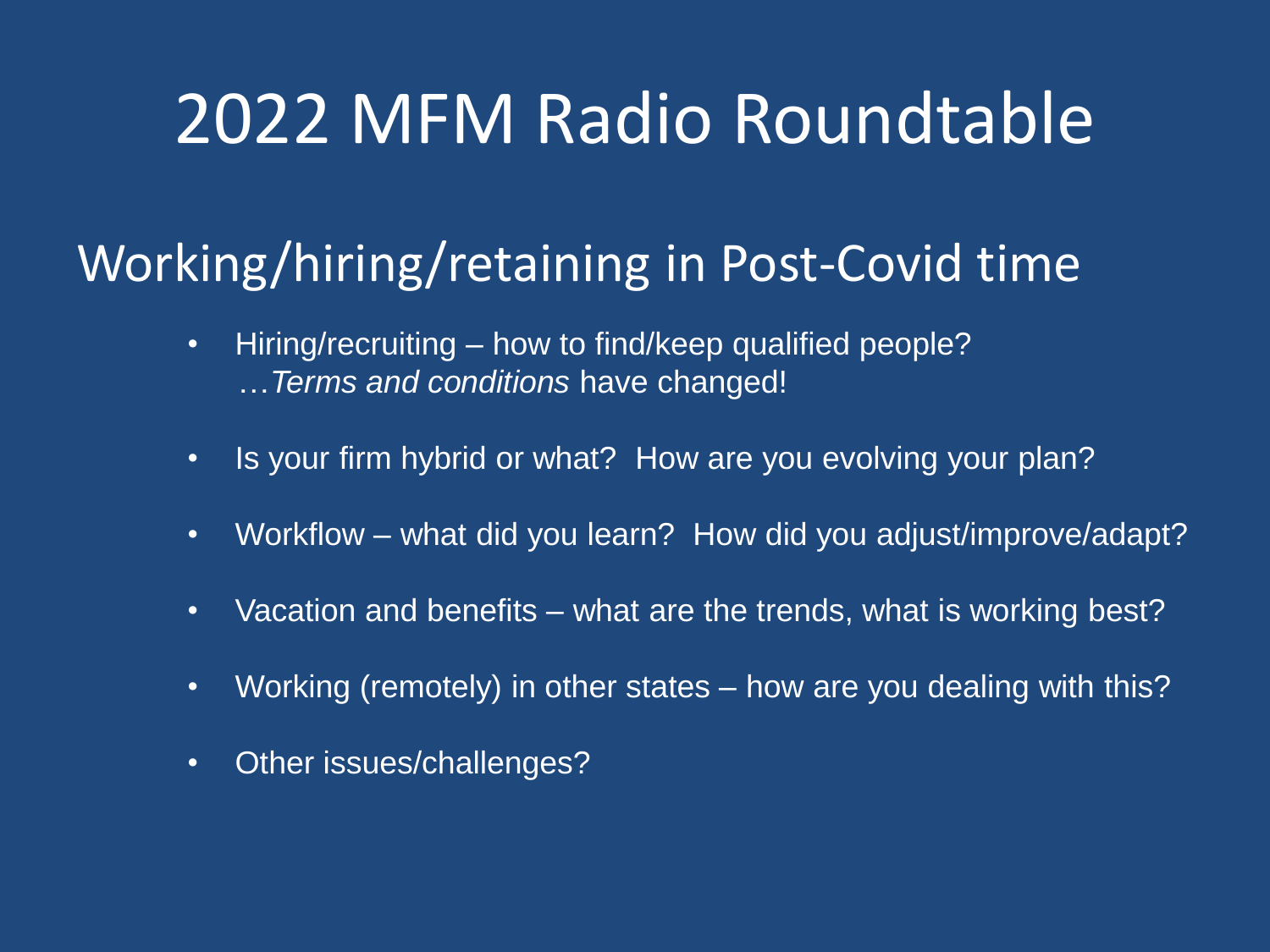#### **Digital/Interactive**

- Accounting issues…revenue. Any issues ensuring all obligations are met and price is "set" so revenue can be recognized?
- Revenue categories how are you breaking out Digital revenue?
- Vendor/service costs Matching costs with revenue issues? Invoice timing vs estimates for Close? Where do you present these in the financials?
- Vendor programs Controlling costs and margins
- Reconciling: revenue & expenses—how do you perform these, and when?
- Forecasting –With products and related cost of sales constantly changing, how are you forecasting your revenue, hard costs, staffing and back office?
- Third Party providers/software solutions Marketron, Blackline, Wide Orbit, Triton, etc. How are you integrating these and other systems together?
- Sales-A/E's separate staff, integrated core/digital, commission issues
- Organization– discuss accounting personnel, traffic, other back office.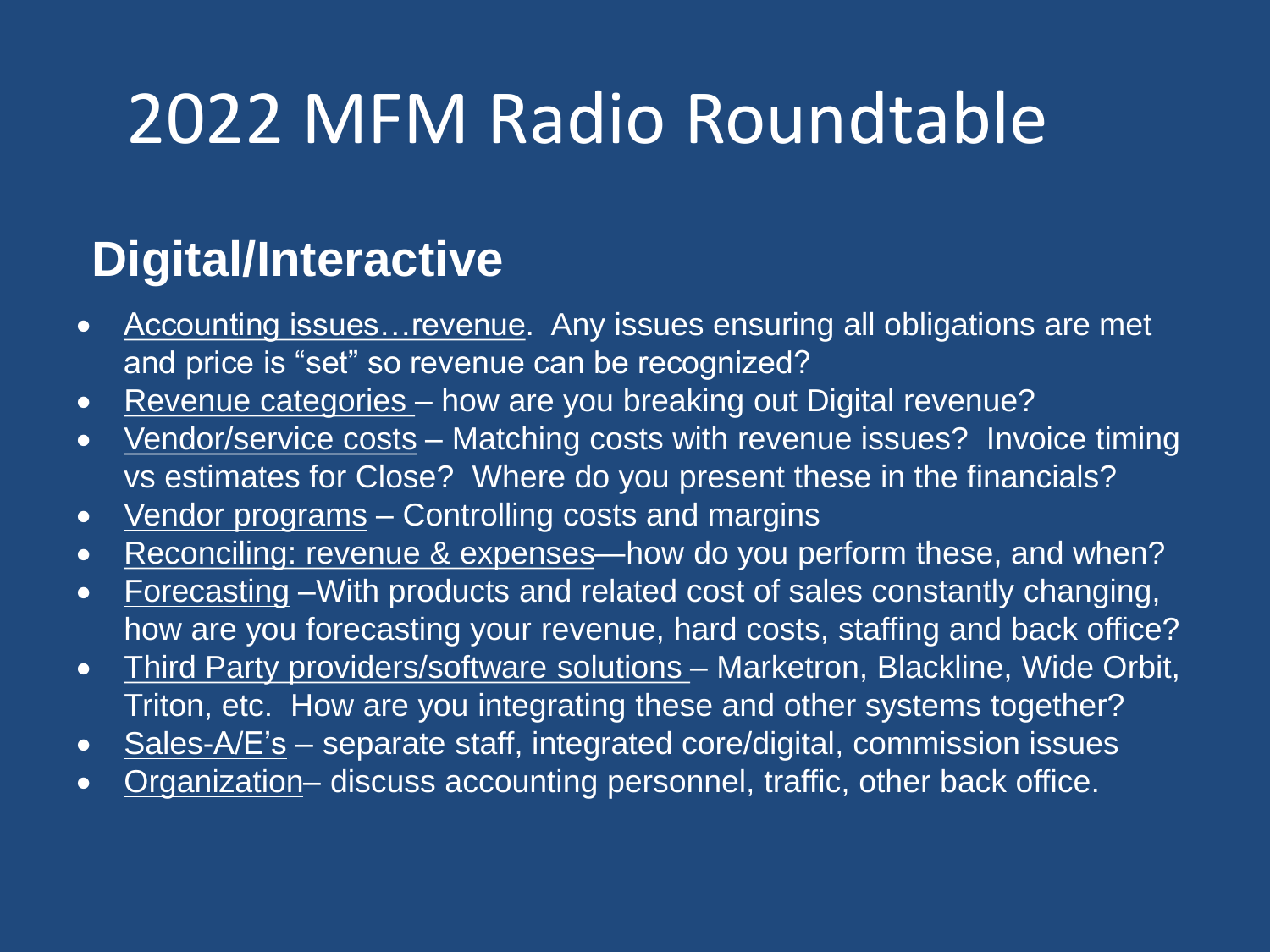#### Automation:

- Go around the room, share what "automation" you are using at your company.
- Paul R will share Midwest update with PaperSave and Rumple's contract database.
- Entercom's progress, Salem's work with PaperSave, Other?
- What is your company's experience, successes, challenges, next steps?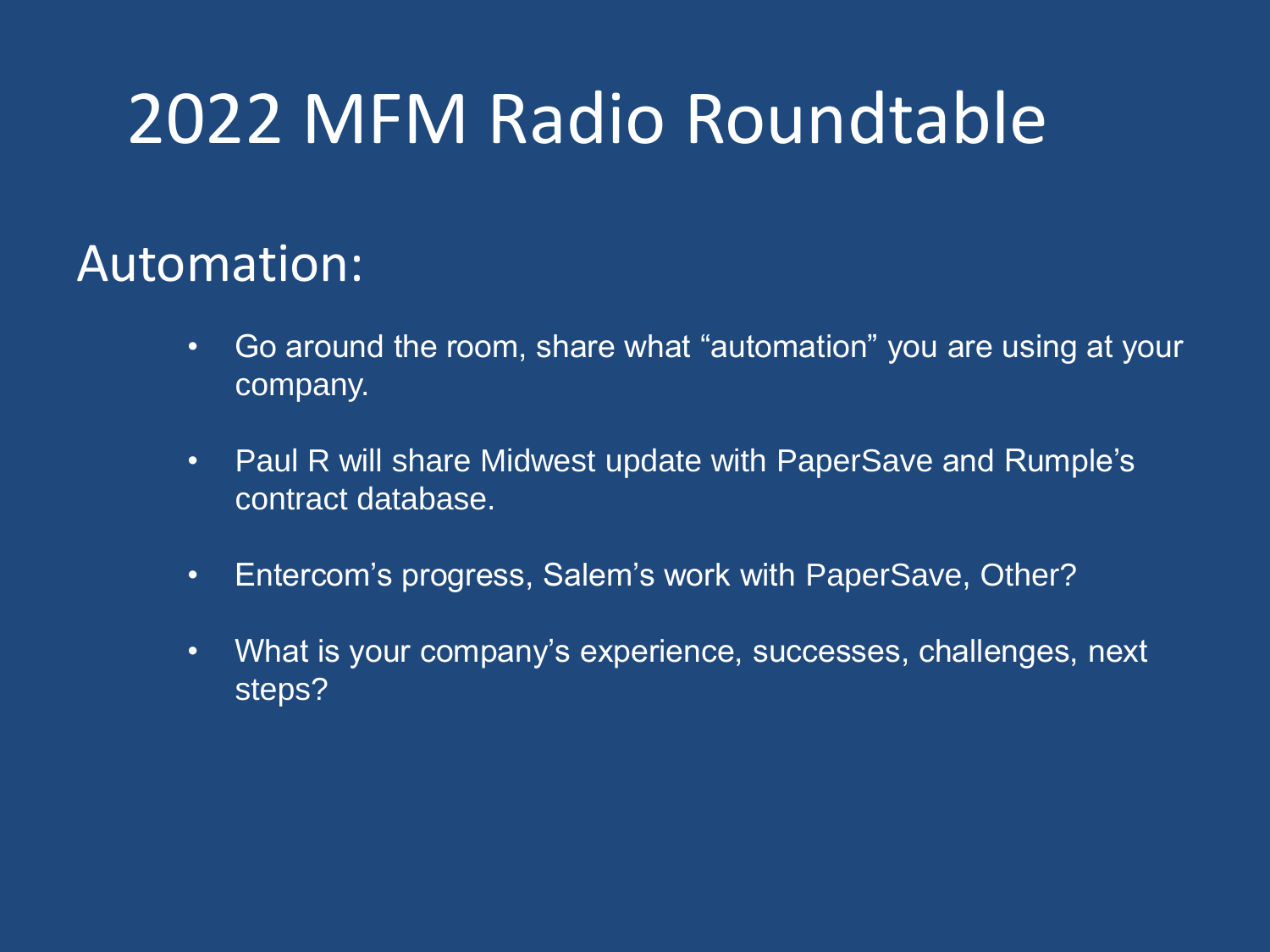#### Accounting Standards – Leases/revenue/taxes:

- Anything new for Public companies? More lessons learned?
- How do you like your software? Did you choose LeaseQuery, EZLease, or something else, and WHY?
- Leases If you are private, how are you ramping up/what issues are you encountering as you implement?
- Revenue any new/unique issues you are experiencing?
- Income Taxes What issues are arising for ASC 740?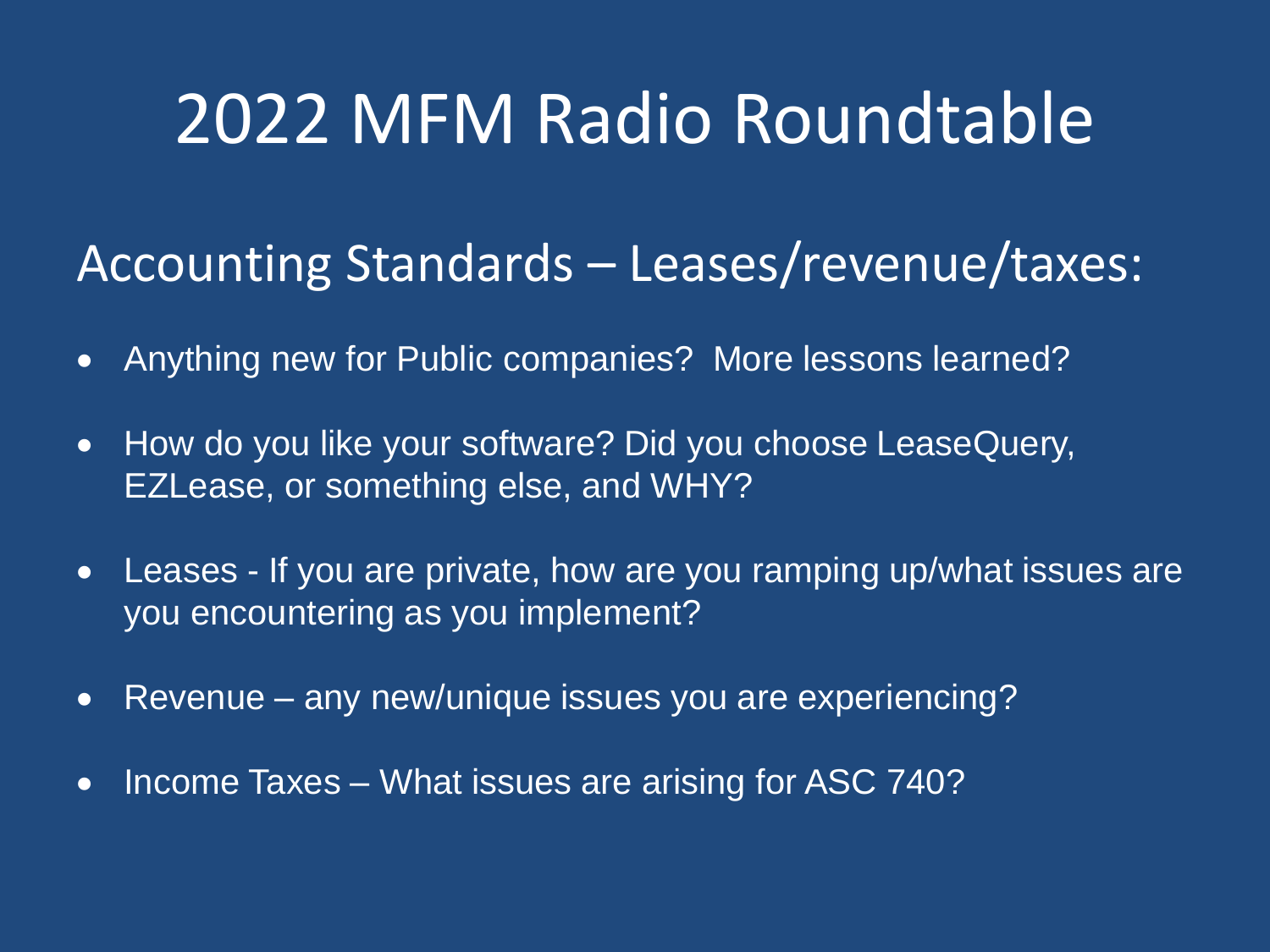Insurance:

- Rates what is everyone experiencing with prices for casualty, cyber, and yes, medical?
- Claims what are you experiencing? Paul R of Midwest will share his/their experience with a recent loss.
- Cyber what requirements/fine print is there in these policies that you must be diligent about?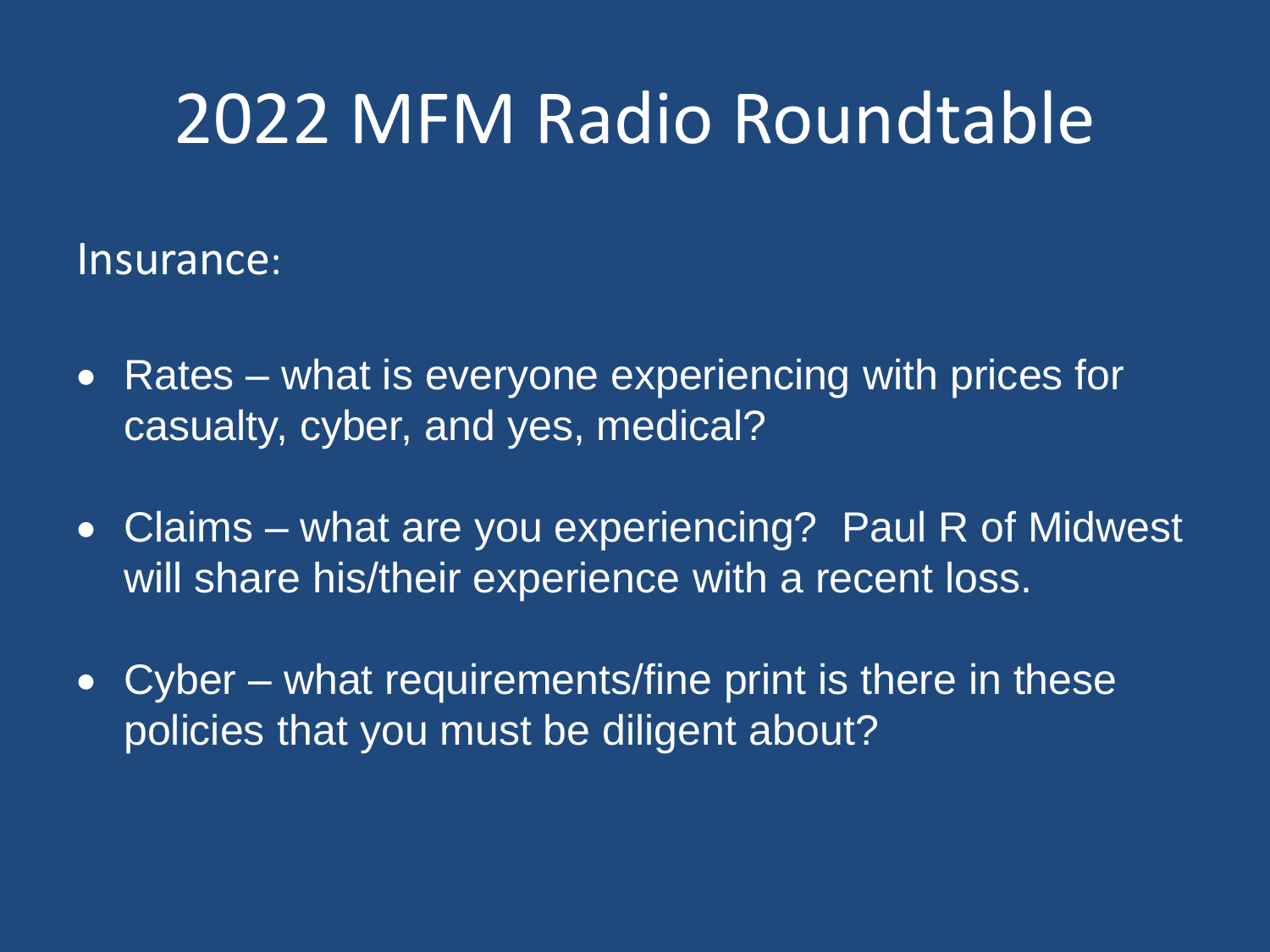#### **ASCAP/BMI/SESAC/Sound Exchange/GMR**

- Quick review ASCAP, BMI, SESAC, Sound Exchange, GMR, Performance Royalties/Rights. *…love that new GMR rate, yes?*
- What issues, if any, or feedback do you have on ASCAP/BMI/SESAC annual report process?
- Sound Exchange, GMR, Performance Royalties any discussion, concerns, comments?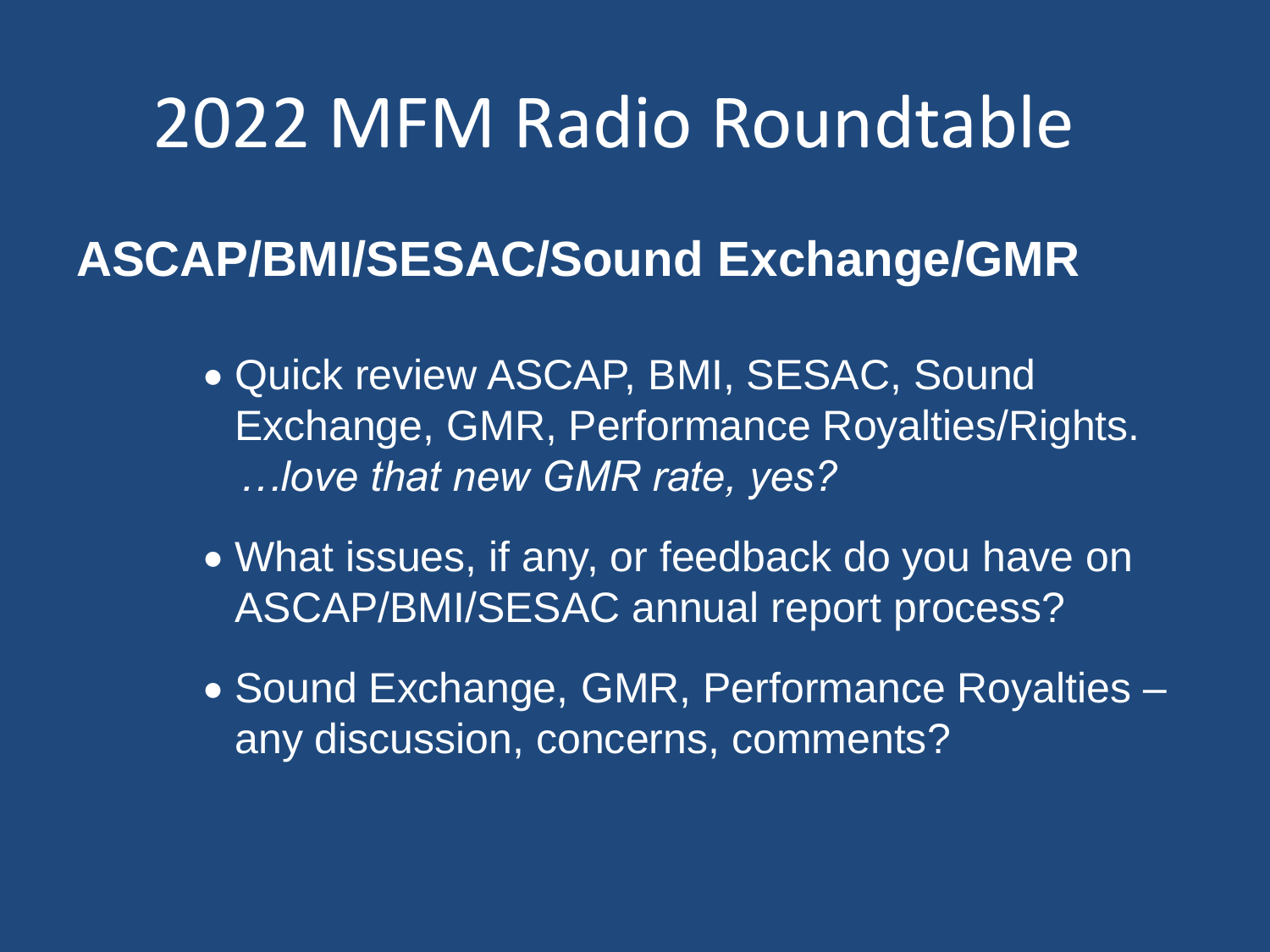#### **Nuts & Bolts & Other**

- Ratings bonuses, Live reads, remotes what is the trend?
- Phone systems what does your company use?
- Credit Card fee payment/charges…what is everyone doing regarding CC fees from clients?
- What question or concern issue did we not get to?